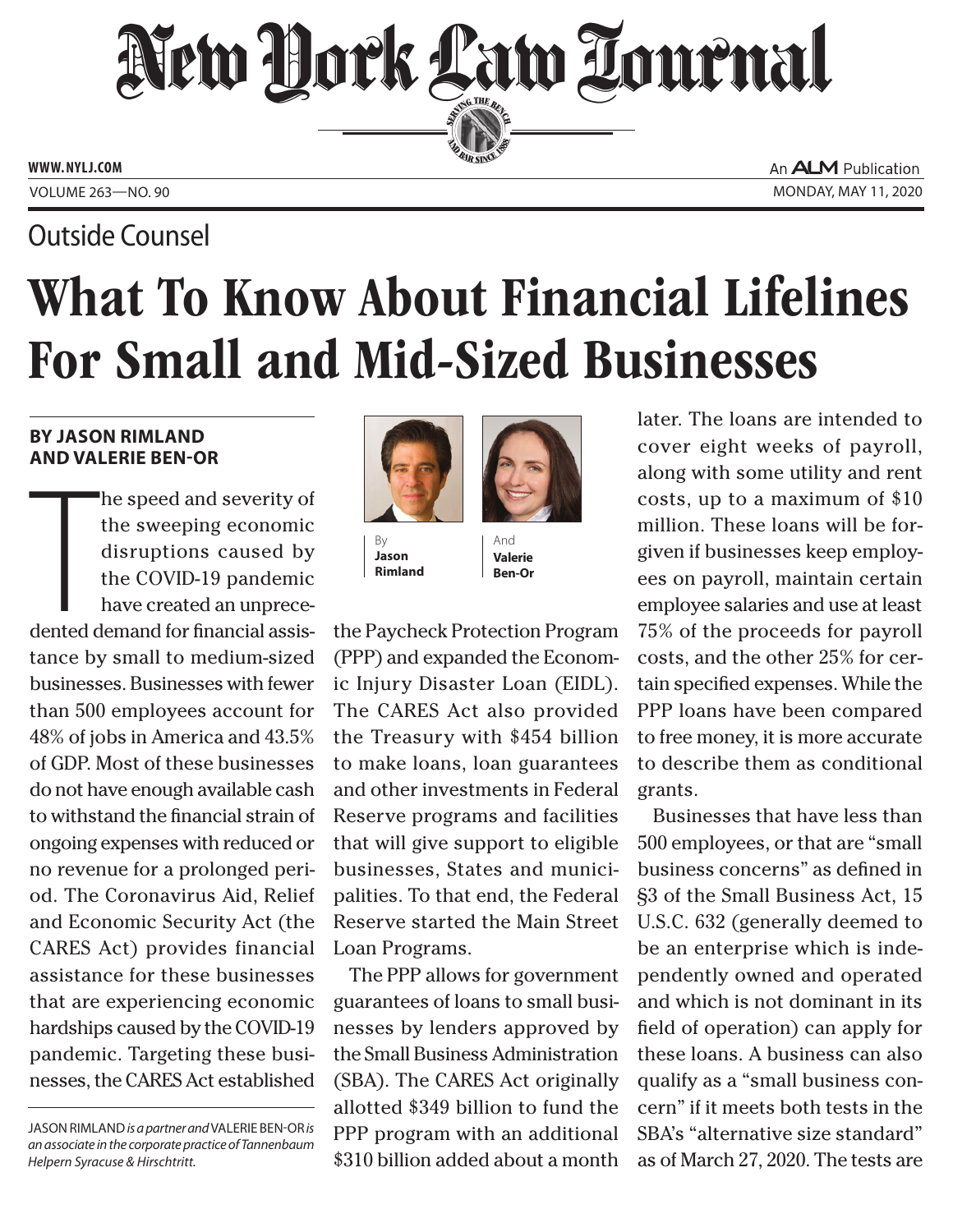(1) maximum tangible net worth of the business is not more than \$15 million; and (2) the average net income after Federal income taxes (excluding any carry-over losses) of the business for the two full fiscal years before the date of the application is not more than \$5 million. If any portion of the loan amount is not forgiven, that portion of the loan must be repaid within two years at an annual interest rate of 1%. Independent contractors and sole proprietors are eligible to apply for their own PPP loans.

The maximum loan amount is intended to be two months of average monthly payroll costs plus an additional 25% of that amount. "Average monthly payroll" can be calculated based upon two alternative measurement dates which borrowers can choose from: either the trailing 12-month period prior to the loan application, or calendar year 2019. For purposes of the calculation, employee salaries are capped at \$100,000, not including benefits paid on behalf of employees such as health insurance or 401(k) matching. In order to qualify for loan forgiveness for the full amount of the loan, businesses must maintain their number of full time employees, and may not decrease salaries and wages of employees making less than \$100,000 by more than 25%. Businesses will be able to request loan forgiveness from the



(Photo: Maryna Pleshkun/Shutterstock.com)

lender servicing the loan, and will be required to provide documents verifying the number of full-time employees, pay rates, as well as payments made for eligible obligations, along with a certification that the forgiveness amount was used to retain employees and make eligible payments. The lender will be required to make a decision on the forgiveness within 60 days. The 25% of loan proceeds that does not need to be used for payroll expenses can be used to pay interest on mortgage obligations incurred prior to Feb. 15, 2020, rent pursuant to leases in force prior to Feb. 15, 2020, and utilities for which service began before Feb. 15, 2020.

Banks and the SBA have been severely criticized for how the PPP has been handled. Before banks starting taking applications,

there was a great deal of anxiety that the initial \$349 billion authorized would not be enough to satisfy the demand. Business owners knew that the loans were being issued on a "first-come, first served" basis and that submitting an application early would increase the chances of having the loan funded. Some banks received thousands of applications an hour when the program came online and could not handle the volume. Also, the rush to get the applications in caused some of the borrowers to submit applications that were mispackaged, causing delays and ultimate rejection.

The loan approval process used by the SBA and the SBA approved lenders has been slow due to the use of an antiquated software program called E-Tran. Disgruntled business owners have also